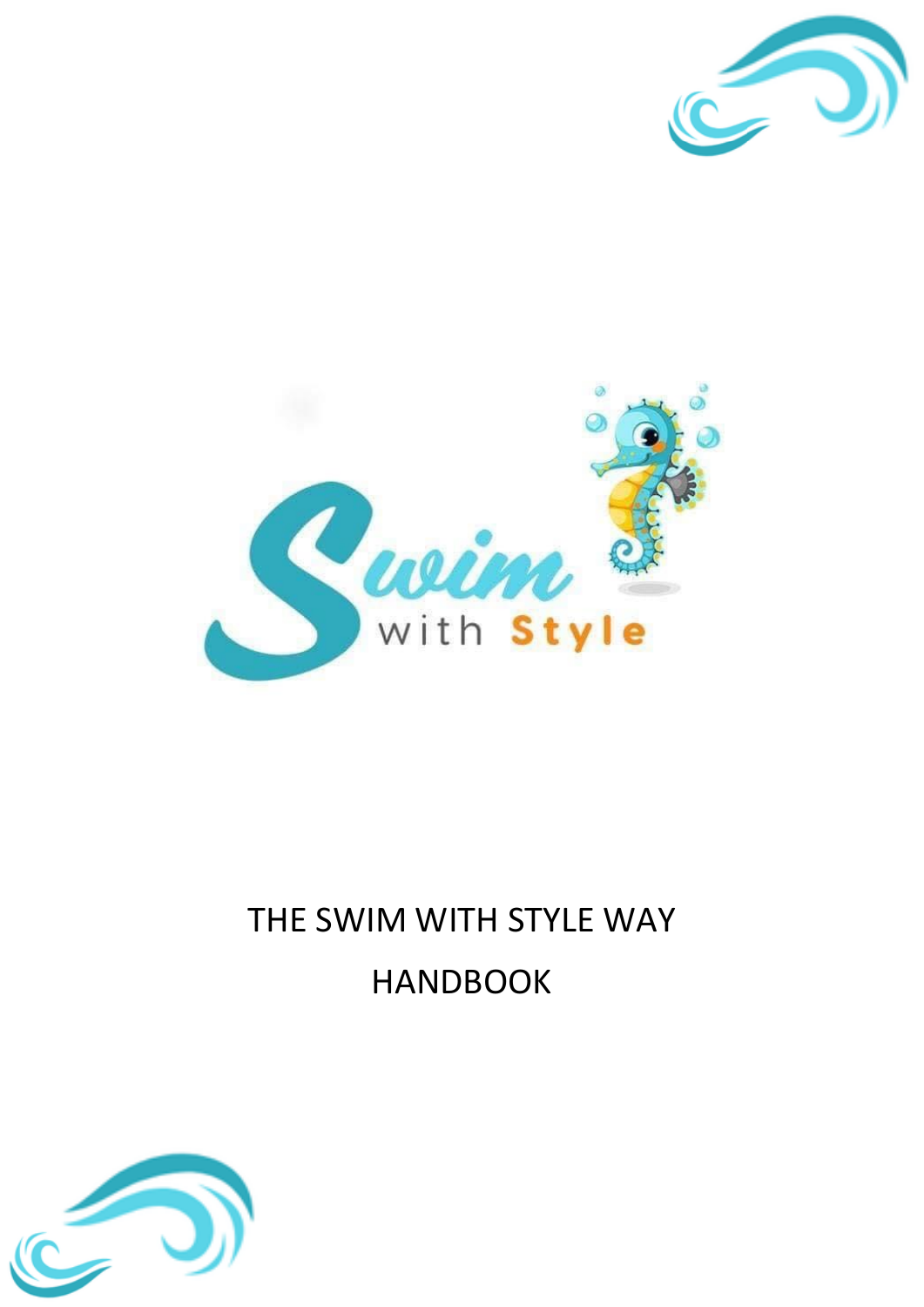

### **CONTENTS**

- 1. Welcome
- 2. Interview
- 3. Induction
- 4. Uniform
- 5. Registers
- 6. Swim Teachers Role at SWS
- 7. First Lesson Procedure
- 8. Normal Lesson Operating Procedure
	- Before the Lesson
	- During the Lesson
	- After the Lesson
- 9. Dealing with Complaints
- 10. Pool Closures
- 11. Emergency Action
	- Alarms
	- Swimmer in Distress
	- Fire
	- Gas Leak
	- Building Failure
- 12. Timesheets and Getting Paid
- 13. Insurance and DBS Check
- 14. Communication Guidelines
	- Using Mobile Phones
	- Using Social Media
- 15. Freelance Staff Member
- 16. Invoice Template
- 17. Lesson Plan Template

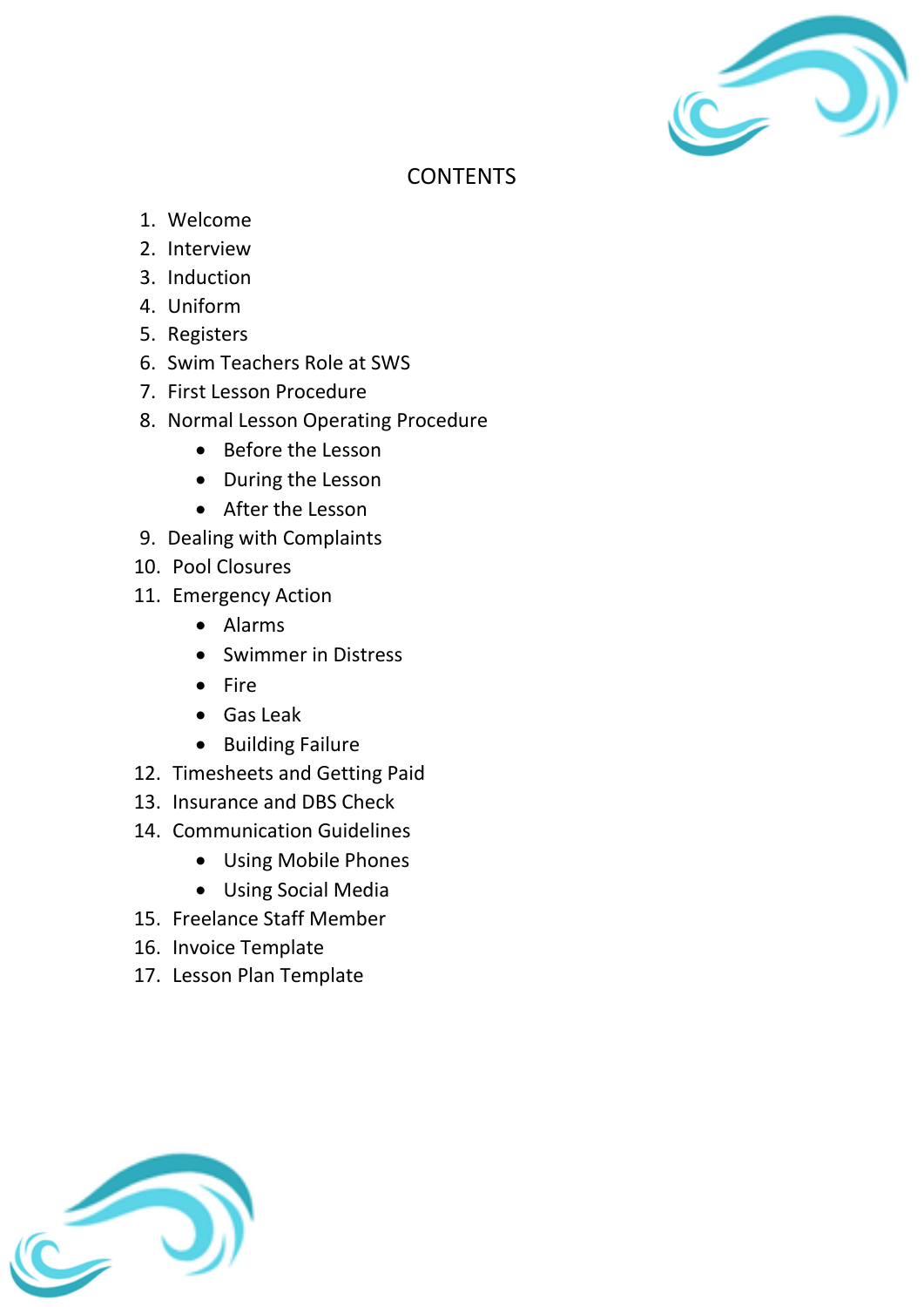#### **Welcome to** Swim with Style



We have been running swimming lessons for over 25 years and have an enviable reputation for delivering high quality Swimming Lessons to all levels. With flexible teaching hours to fit around your lifestyle, you'll enjoy the satisfaction of a work-life balance whilst teaching an incredible and important life skill.

Our lessons run term time only, perfect if you have little ones to look after in the school holidays. We also offer holiday courses for optional extra hours if wanted.

Many of our hours are after school and at weekends, or if you choose to qualify in baby and pre-school then these hours would be available during the daytime.

#### **You too could be part of our professional team giving many people in the area the chance to be water safe and perhaps go on to greater swimming related achievements.**

#### **Did you know?**

All STA qualifications are on the national framework at level 2 or above, meaning you don't need to train to become an assistant first with STA - upon successful completion of the STA Level 2 Award in Teaching Swimming qualification, you will be qualified to teach swimming straight away without the need of supervision!

#### **START WITH**

#### **STA Level 2 Award in Teaching Swimming**

This is the first step you'll need to take to become a fully qualified swimming teacher with STA.

The Award will develop your vocational skills and technical knowledge, so you can teach your very own class of 12 participants from non-swimmers/beginners up to improvers (children and adults).

#### **PROGRESS TO**

#### **STA Level 2 Certificate in Teaching Swimming**

Take the next step and progress as a swimming teacher, retaining your class by offering advanced lessons, extended skills, and advanced awards. Those who are interested in taking on the Certificate course can also take advantage of 12 months of free CIMSPA affiliate membership with access to a wide range of benefits from the professional development body, once they're qualified.

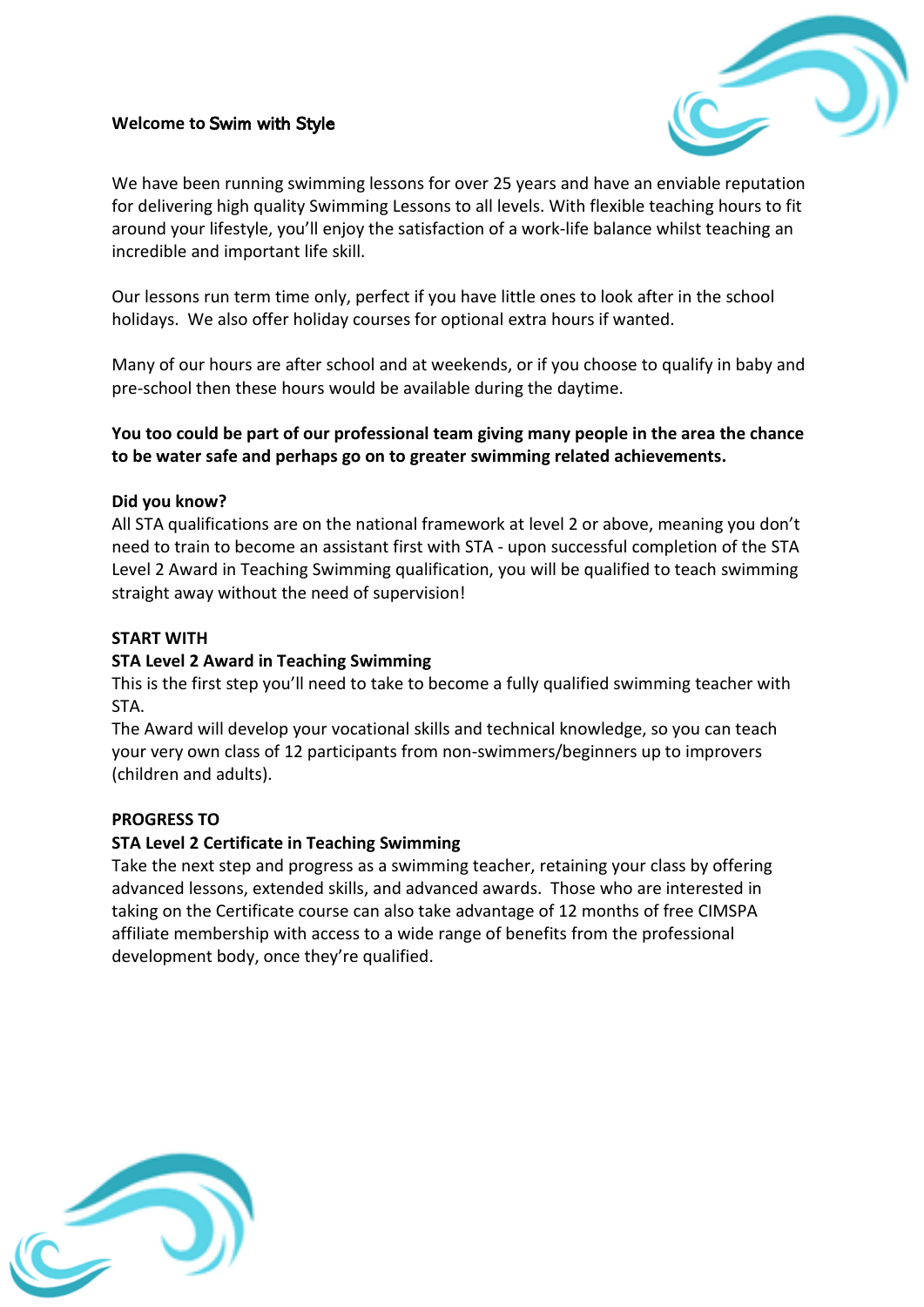#### **Interview**



Where possible, two interviews are conducted for prospective members of staff. The first is an office based interview in which the prospective candidate will be interviewed by a member of the senior staff. In this interview, the candidate must provide a CV and relevant certificates.

The second interview is pool-based and conducted by the pool's supervisor and will last two hours. In the first hour, the candidate will shadow a swimming teacher. In the second hour, the candidate will teach two classes.

If successful, the teacher will need to email all relevant qualifications certificates, DBS check and insurance certificates to head office.

#### **Induction**

During an induction of a new teacher in the first week of term, the pool's supervisor will:

Introduce the new teacher to all teachers present

Point out Fire exits in changing rooms and from poolside

Identify Emergency alarm points

Provide a tour of the Male or female changing areas

Identify where Equipment storage areas are

Discuss and instruct the teacher on the pool layout with lane ropes etc.

#### **Uniform**

New teachers will be given uniform, prior to the first session, to ensure the uniform is the correct size and is comfortable for work. Glasses should be replaced by contacts or goggles where possible and normal forms of glasses should only be warm as a last resort. A copy of the pool's NOPs and EAP should be read by the teacher and can be accessed at the centre where lessons are being conducted.

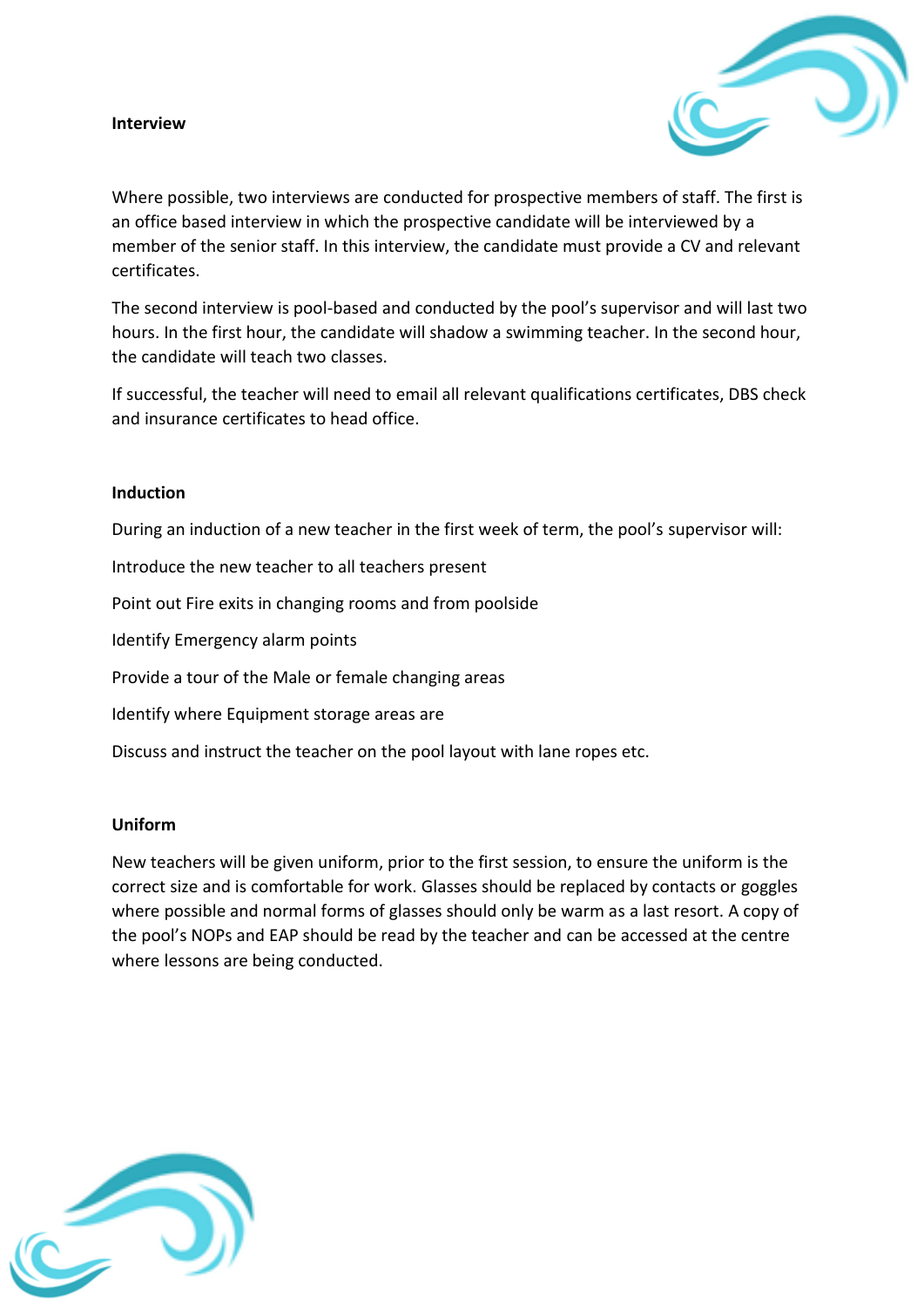#### **Registers**



The registers with the children's names, what time they are swimming and at what level will be available prior to the lesson via Swimphony App IOS/Desktop so that the teacher can make lesson plans. The pool's supervisor will also have access to any medical issues through Swimphony App IOS/Desktop It is the responsibility of the office to ensure any new teachers are made aware of student's medical issues.

#### **Swimming Teachers Job Role**

- Swimming teacher job role is to deliver safe, fun and effective swimming lessons.
- Motivate, educate and take a vested interest in your swimmers.
- Award swimming certificates once the swimmer has achieved the correct level, ensuring the swimmer receives their badge and certificate promptly from desk/supervisor.
- Assist the swimmer where necessary with minimal amount of body contact in accordance with child protection procedures. The swimming teacher's hands should be visible at all times.
- Arrive 10 minutes prior to the beginning of lessons, so that you can be briefed by the supervisor 5 minutes before teaching.
- Ensure the poolside is set up, ready for lessons. All floats, woggles and toys should be out at least 5 minutes before the beginning of lessons.
- Use Swimphony App to take registers and assess swimmers every lesson. Swimphony must be updated weekly, even if the swimmer has not improved.
- Always ensure the swimmer achieves the most from their lessons to fulfil their potential.
- Provide accurate, regular feedback to parents and the office.
- Do not book holidays within term times. Dates for the coming term timetable will be available at the end of the previous term.
- Notify the office before 09:30 if unable to work in an afternoon and before 15:00 the preceding day if unable to attend morning lessons.
- Always wear the correct Swim with Style uniform and be ready to enter the water to teach. A swimsuit must be worn, racer back swimming costumes are preferred, halter neck and tankinis are not acceptable beneath the Swim with Style t-shirts, all genders should wear shorts at all times when teaching.
- Act professionally at all times, whilst in uniform.
- Ensure copies of up-to-date DBS checks, insurance and certificates.

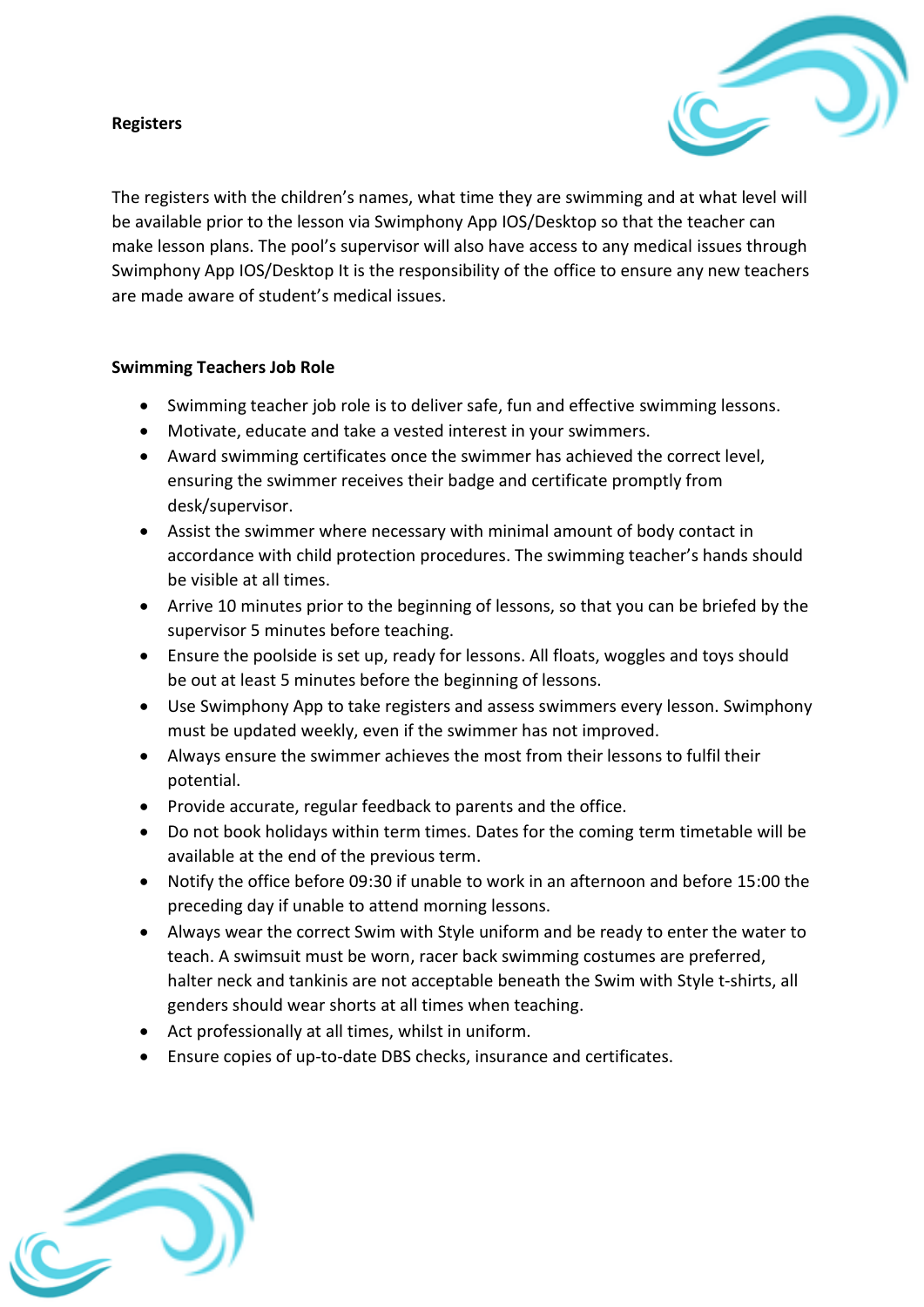

#### **First Lesson Procedure**

The pupil should arrive on poolside to locate their correct class 5 minutes before the start of their lesson. The pool supervisor should be on poolside to greet the swimmer and parent and should ensure the child is appropriately dressed for the session, before leading them to their class. This includes correct swimwear, goggles and long hair should be tied back. All swimmers should shower and use the toilet.

#### **Normal Operating procedures**

#### **Before the lesson:**

Teachers should be on poolside a minimum of 10 minutes before the lesson is due to start. Teachers should be changed and out of the changing area before children arrive. Teachers should not get changed in the same changing rooms as students. Teachers should be dressed in their uniform on the way to work, so that they are ready on arrival. Teachers must wear a swimming costume, a Swim with Style instructor t-shirt and all genders must wear their own shorts

Teachers must ensure all their equipment is laid out, ready to start their lessons. This includes floats, lane ropes and any other equipment you may need. Students should arrive at poolside 5 minutes before their lesson. This includes correct swimwear, goggles and long hair should be tied back. All swimmers should shower before entering the water as well as using the toilet.

Pupils should be wearing the correct swimwear in the water including a swimming costume. To ensure compliance with child protection laws, female swimmers must cover their top half while swimming. Female swimmers who do not have their top halves covered will not be allowed to swim. Goggles are recommended, as are swim hats. Some pools have made swim hats compulsory so in these pools, hats must be worn or the swimmer will not be allowed to swim.

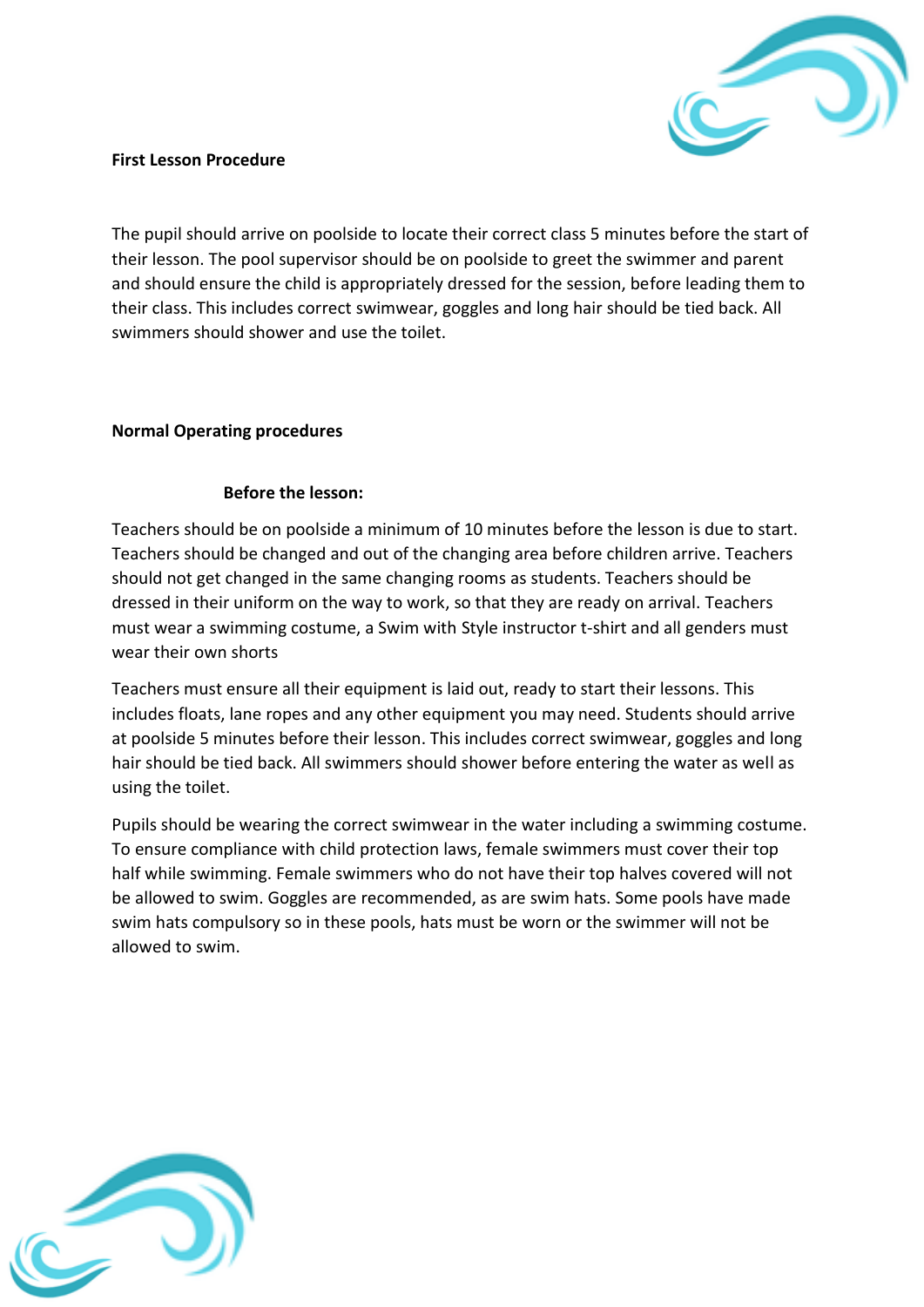#### **Normal Operating procedures - conti**



#### **During the lesson:**

All children (where required) must bring their woggles and arm discs onto the poolside and wear them at all times. Teachers should have full view of the children at all times and no child should be left alone.

In situations where the poolside temperature is warm enough, children can be sat on the poolside but still ensure they have a woggle around them or arm discs properly attached.

Lessons should start promptly at their allocated time slot and in according with the clock on poolside.

Lessons should include approximately 25 minutes working on technique, confidence and stamina. The final 5 minutes should include a contrasting activity or a skill practice from the STA National Teaching Plan.

Lessons should finish on time and children should be out of the water on poolside ready for collection by parents at the end of the allotted time slot.

#### **After the lesson:**

All teachers have a responsibility to keep the poolside tidy, during and after the lesson. End of the session all teachers must tidy any equipment so that the poolside is ready for the next users.

Every teacher must keep their area tidy and help to pack away the equipment at the end of the lesson, it is not just the responsibility of the pool supervisor.

Teachers must change in a separate area to the students. Alternatively, teachers can wait until the students leave and then use the changing rooms.

Teachers must never be alone with a child in a changing room. It is the parents' responsibility to ensure the child is changed properly.

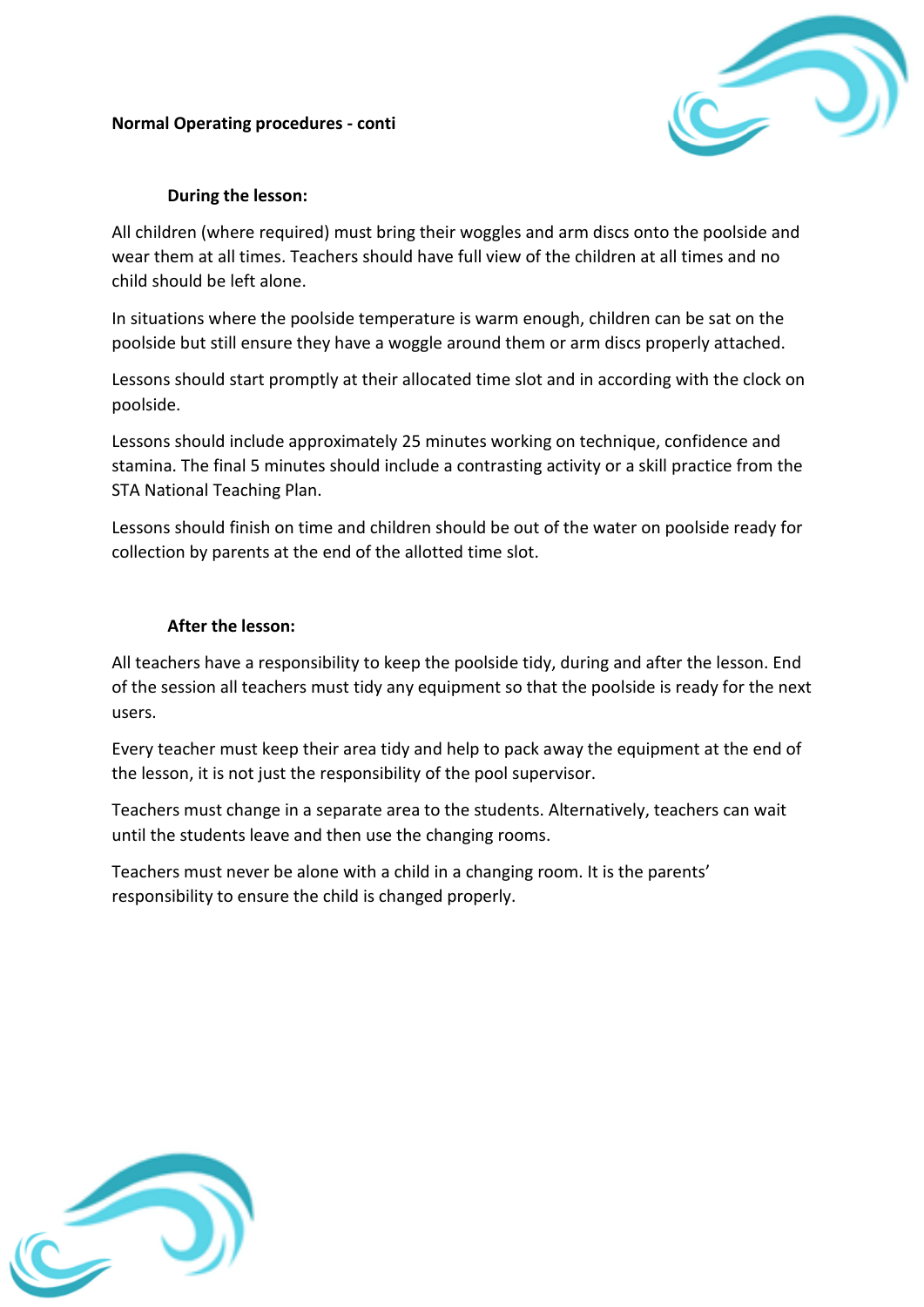#### **Dealing with a complaint**



Occasionally complaints may be made about the facilities, the teachers or other children in a class. If this is the case the following procedures should be followed:

The teacher should aim to resolve the issue on poolside.

If the teacher is unable to resolve the issue, they must alert the supervisor.

This supervisor should log this on their messages form.

If the supervisor and the teacher cannot resolve the issue, the swim school office should be informed.

#### **Pool closures**

Any planned pool closures i.e. for cleaning or maintenance are flagged to the office well in advance and should not clash with the internal teaching timetable. If students will miss lessons due to a scheduled pool closure, all affected should be notified as soon as possible.

Customers should not be offered refunds in the event of a scheduled pool closure but factored into the cost of the term.

In the event of an unforeseen pool closure, due to an emergency or vandalism, the office should be notified immediately. Staff on-site should apologise to any affected customers for the inconvenience.

The office should find an estimate for the duration of the pool closure and also attempt to contact all affected customers. Customers will be issued a credit note for the lessons missed due to unforeseen pool closure. Ideally, the credit note will be applied to future invoices. However, the office can issue a refund if the customer will not be attending future sessions.

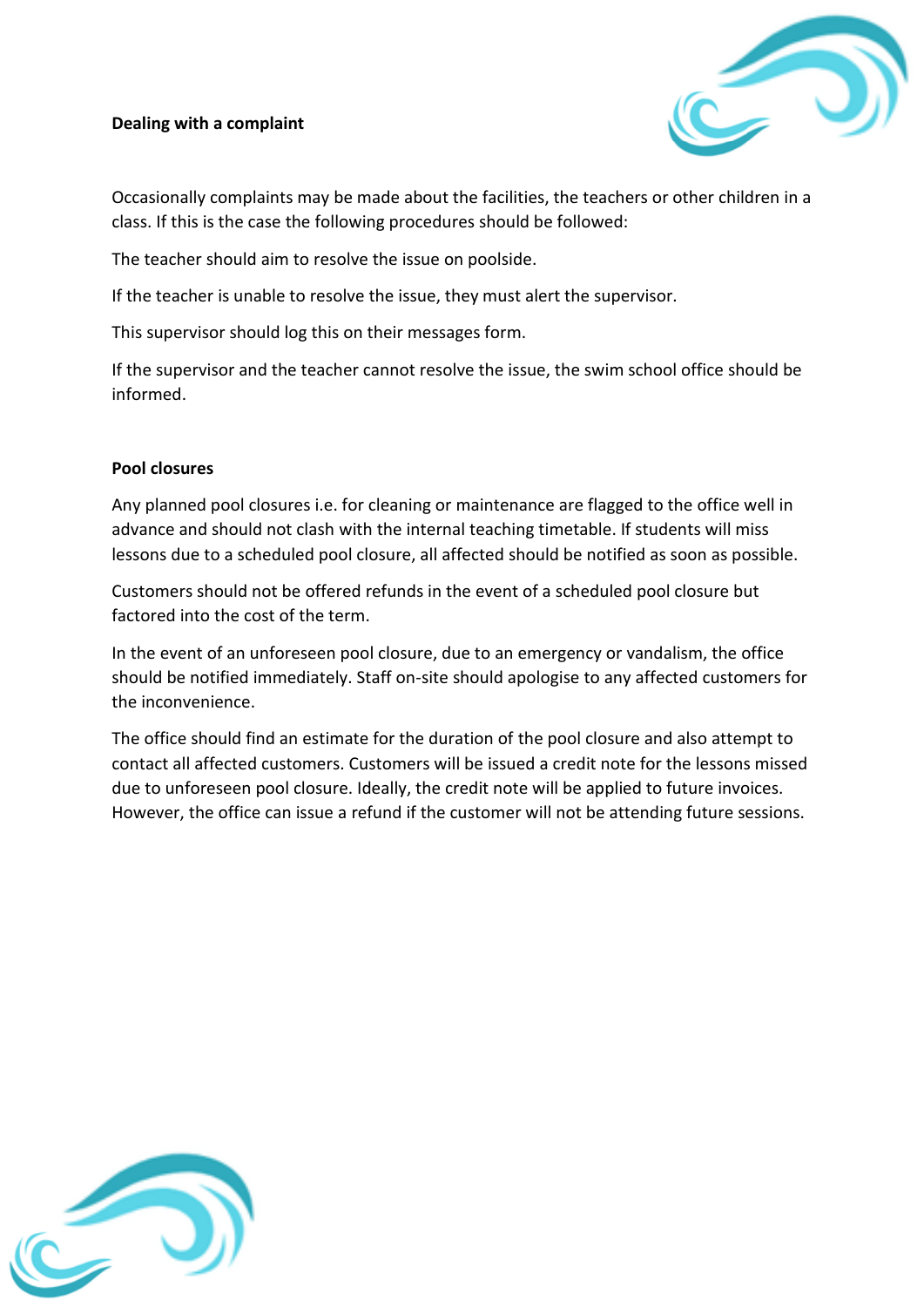

#### **Emergency Action Plan**

This emergency action plan should be put into action if the alarm is raised in the premises being used by the Swim with Style School.

#### **Alarms**

On poolside teachers are responsible for their pupils. Teachers should await instructions from lifeguards on the premises for instructions.

Lifeguards on site will determine the scale of emergency. In most instances, teachers will lead their pupils, away from any danger, to the emergency safety points should the alarm be raised.

Staff will be made aware of emergency exit routes and safety points during their induction.

#### **Swimmer in distress**

If a swimmer appears to be in danger in the water, the lifeguard or supervisor should be alerted and the staff member should attempt to throw a flotation device to help the swimmer.

Only staff with lifeguard/NRASTC training should attempt to save the child.

#### **Fire**

If a member of staff comes across a fire and no alarm has been raised, the staff member should do so immediately. They should never attempt to tackle the fire. Under no circumstances should any member of staff re-enter any building after the alarm has been sounded.

#### **Gas leak**

If a member of staff is aware of a gas and chemical leak, they should raise the alarm immediately. Under no circumstances should any member of staff re-enter any building after the alarm has been sounded.

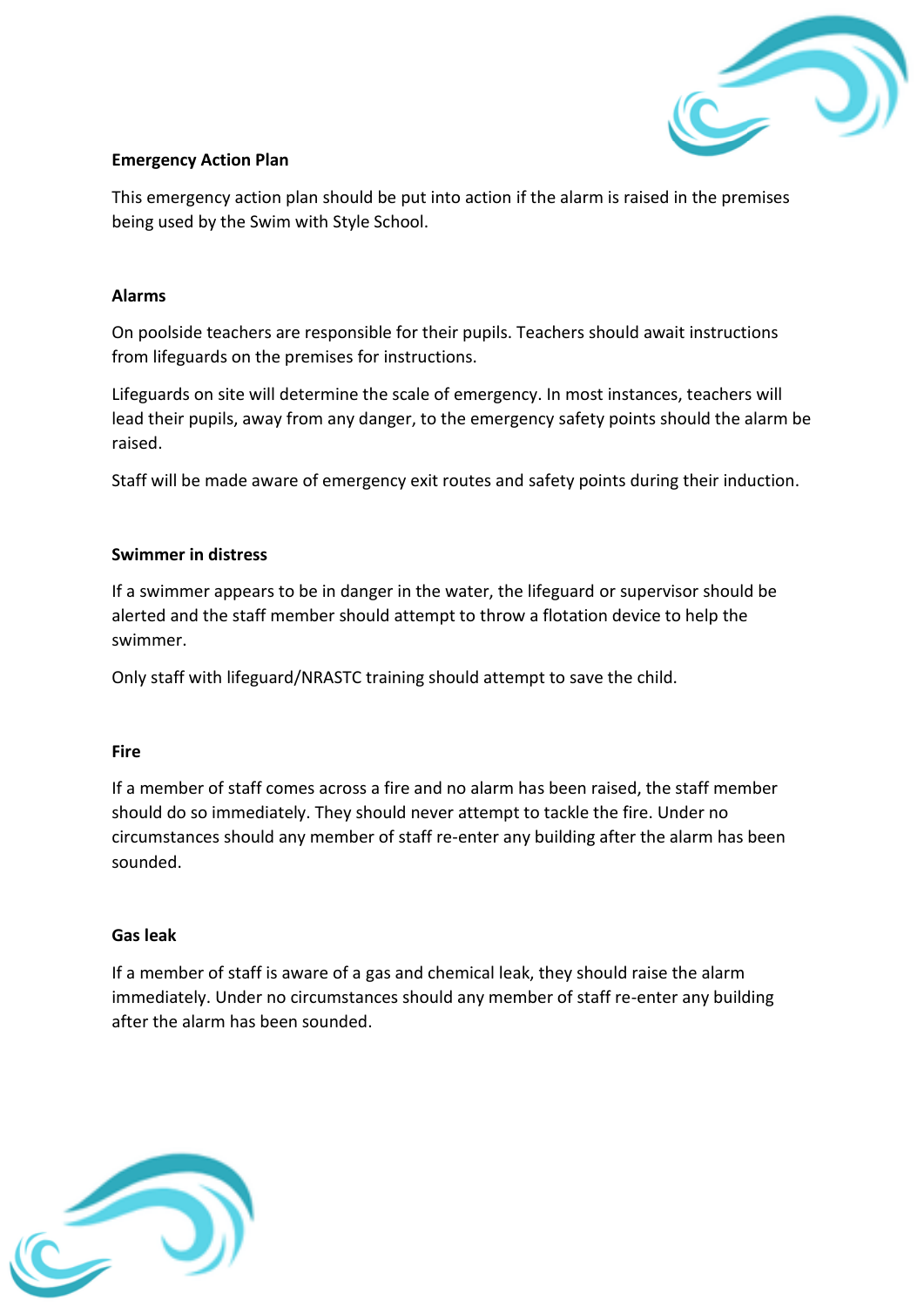

#### **Building failure**

If a building is deemed structurally unsound and dangerous to be in, the building should be evacuated and the emergency services contacted. Under no circumstances should any member of staff re-enter any building after the alarm has been sounded.

Contacting the emergency services and the police, fire department and ambulance services are contactable on 999 or 119. When calling the emergency services, you will be asked to provide your name, the location and details of the incident.

All Incidents should be logged and reported to the office staff.

#### **Timesheets and getting paid**

All staff are hired on a Freelance agreement and must be registered as self-employed and pay will be agreed, upon successful completion of the interview process.

All staff should complete an invoice with all the hours they have worked that month from the 1st until the end of that calendar month. Invoices should be submitted on or before the last day of the calendar month (see attached template). Subsequently the poolside team will also keep a log of all hours on poolside timesheets.

#### **Insurance and DBS checks**

Teachers must obtain insurance before the start of term. All teachers should be insured by either the ASA, STA or IOS. A copy of your certificate will need to be held by the office. DBS checks are required at an 'Enhanced' level as staff will be in contact with vulnerable adults and children. Ideally your DBS check should have been completed via the STA however a DBS completed via the update service is also acceptable upon disclosure of relevant details. Should a further DBS check be required the office will notify the teacher in writing.

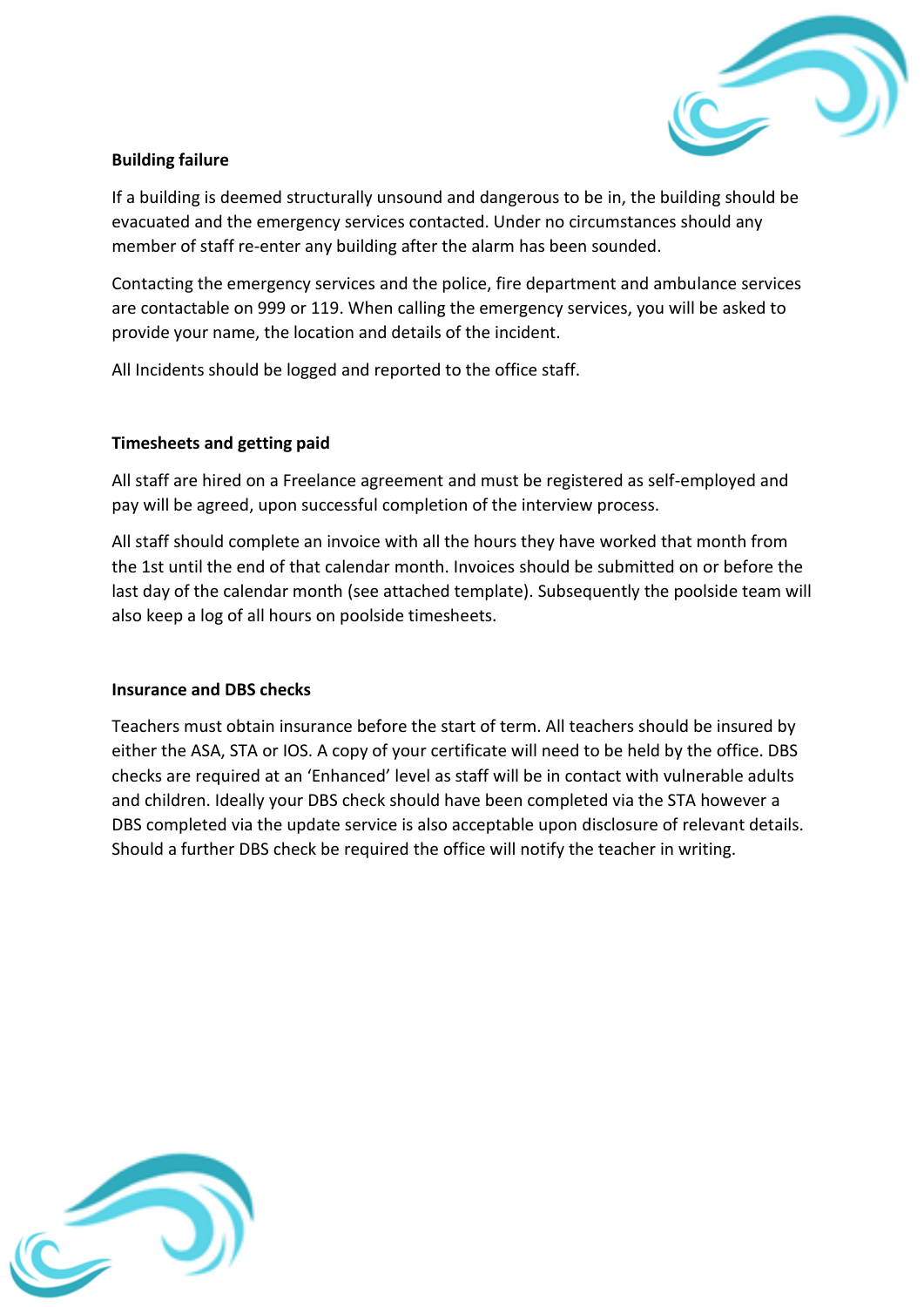#### **Communication guidelines**



#### **Using mobile phones**

Teachers should not personally hold the mobile phone numbers or email addresses of students. Teachers should not have their mobile phones with them on poolside, as their full attention should be given to the students under their supervision. Under no circumstances should the camera facility of a mobile phone be used in the changing rooms. Teachers should not take pictures of students or publish these, either in hard materials or social media, without the parent's permission. Parents have the right to refuse to have their child photographed.

#### **Using social media**

Teachers should not contact students via any social media platforms. Should a young person follow or friend request you on your personal networking site, you should decline. You should not post pictures of yourself wearing the Swim with Style uniform on social media without permission from the office. When you are wearing the uniform, particularly when teaching, you are a brand ambassador and care must be taken to uphold the Swim with Style values.

#### **Freelance Staff Member**

As a self-employed member of staff, you are responsible for ensuring that your qualifications, DBS and insurance certificates a valid and up to date and you alone, are responsible for fees associated with obtaining/maintaining these. You are responsible for providing your own teaching equipment and all equipment must be approved by head office and fit for use prior to lessons. Where possible and for safety only, there maybe Swim with Style equipment available in the equipment store for use however, please ensure these are cleaned in-line with Covid 19 recommendations and fit for use prior to any swimming lessons.

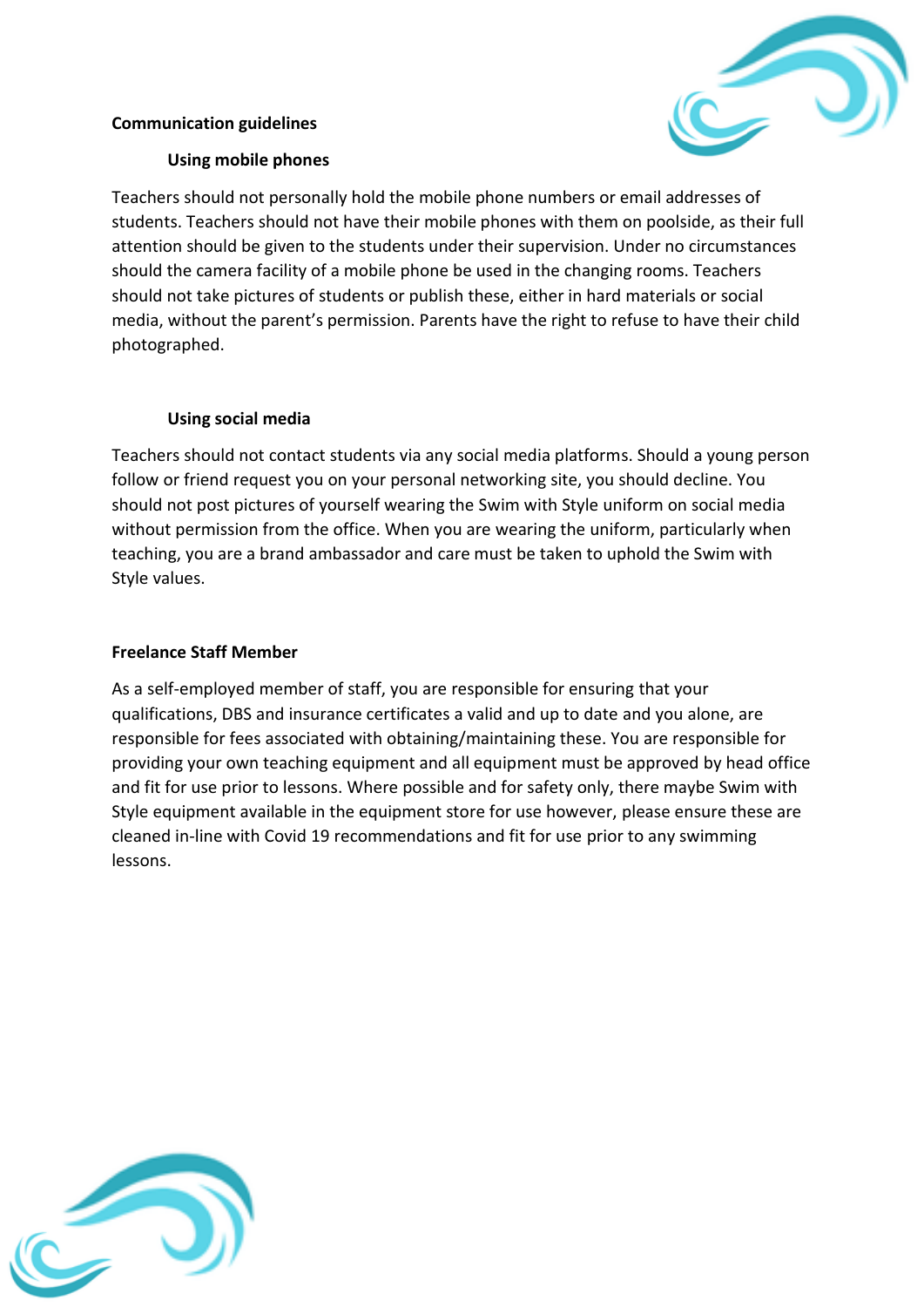

## **INVOICE TEMPLATE**

Your Name Address Line 1 Address Line 2 Address Line 3 Post Code

#### **Bill To:**

SK23 7LY

Swim With Style UNIT 11 BINGSWOOD INDUSTRIAL ESTATE WHALEY BRDIGE HIGH PARK

**Invoice #:**

**Invoice Date: Date Due:**

| Description | Date:    | Rate $(p/h)$ | Total Due |
|-------------|----------|--------------|-----------|
| Swim Lesson | 00/00/00 | £0.00        | £0.00     |

Total: £000.00

Thank you Please pay Account No: 0000000000 Sort Code: 00 00 00